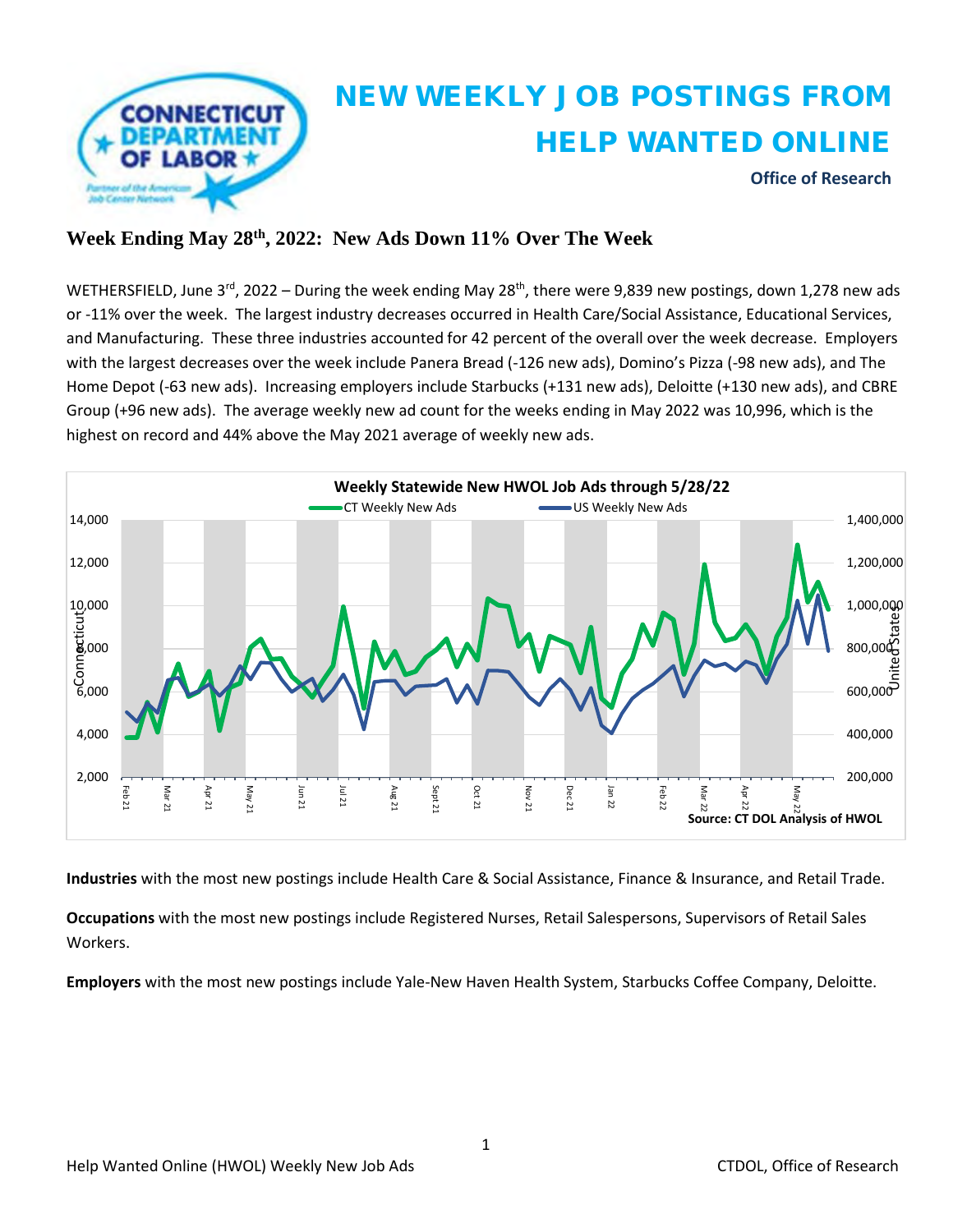## **The three industries with the most new job postings were:**

- **Health Care & Social Assistance** (1,638 new postings, -15% over the week)
- **Finance And Insurance** (1,129 new postings, +1% over the week)
- **Retail Trade** (853 new postings, -4% over the week)

| <b>NAICS</b> | Industry                                         | <b>Ads Week</b><br>Ending: | 1 week<br>ago: | 4 weeks<br>ago: | 1 week change |                | 4 week change |                |
|--------------|--------------------------------------------------|----------------------------|----------------|-----------------|---------------|----------------|---------------|----------------|
|              |                                                  | 5/28/22                    | 5/21/22        | 4/30/22         | %             | #              | %             | #              |
| $\mathbf 0$  | <b>Total</b>                                     | 9,839                      | 11,117         | 9,556           | $-11%$        | $-1,278$       | 3.0%          | 283            |
| 11           | Agriculture, Forestry, Fishing and Hunting       | 7                          | 12             | 4               | $-42%$        | -5             | 75%           | 3              |
| 21           | Mining, Quarrying, and Oil and Gas Extraction    | 9                          | 7              | 11              | 29%           | $\overline{2}$ | $-18%$        | $-2$           |
| 22           | Utilities                                        | 39                         | 31             | 29              | 26%           | 8              | 34%           | 10             |
| 23           | <b>Construction</b>                              | 151                        | 171            | 96              | $-12%$        | $-20$          | 57%           | 55             |
| 31           | Manufacturing                                    | 745                        | 857            | 1,026           | $-13%$        | $-112$         | $-27%$        | $-281$         |
| 42           | Wholesale Trade                                  | 84                         | 95             | 63              | $-12%$        | $-11$          | 33%           | 21             |
| 44           | <b>Retail Trade</b>                              | 853                        | 886            | 699             | $-4%$         | $-33$          | 22%           | 154            |
| 48           | <b>Transportation and Warehousing</b>            | 195                        | 263            | 184             | $-26%$        | $-68$          | 6%            | 11             |
| 51           | Information                                      | 336                        | 217            | 192             | 55%           | 119            | 75%           | 144            |
| 52           | Finance and Insurance                            | 1,129                      | 1,116          | 1,140           | 1%            | 13             | $-1%$         | $-11$          |
| 53           | Real Estate and Rental and Leasing               | 272                        | 144            | 212             | 89%           | 128            | 28%           | 60             |
| 54           | Professional, Scientific, and Technical Services | 847                        | 956            | 737             | $-11%$        | $-109$         | 15%           | 110            |
| 55           | Management                                       | 17                         | 16             | 8               | 6%            | $\mathbf{1}$   | 113%          | 9              |
| 56           | Administrative and Support                       | 256                        | 204            | 233             | 25%           | 52             | 10%           | 23             |
| 61           | <b>Educational Services</b>                      | 318                        | 444            | 445             | $-28%$        | $-126$         | $-29%$        | $-127$         |
| 62           | <b>Health Care and Social Assistance</b>         | 1,638                      | 1,936          | 1,655           | $-15%$        | $-298$         | $-1%$         | $-17$          |
| 71           | Arts, Entertainment, and Recreation              | 52                         | 135            | 83              | $-61%$        | $-83$          | $-37%$        | $-31$          |
| 72           | Accommodation and Food Services                  | 645                        | 709            | 522             | $-9%$         | -64            | 24%           | 123            |
| 81           | Other Services (except Public Administration)    | 200                        | 198            | 192             | 1%            | $\overline{2}$ | 4%            | 8              |
| 92           | Public Administration                            | 122                        | 135            | 108             | $-10%$        | $-13$          | 13%           | 14             |
| 99           | Unspecified                                      | 1,924                      | 2,585          | 1,917           | $-26%$        | $-661$         | 0%            | $\overline{7}$ |
|              | Source: CT DOL Analysis of HWOL                  |                            |                |                 |               |                |               |                |
|              |                                                  |                            |                |                 |               |                |               |                |

During the week ending May 28<sup>th</sup>, the total ad decrease of -1,278 or -11% is the net result of change within 13 decreasing and 8 increasing industries. The largest over the week decreases among the 13 decreasing industries were Health Care & Social Assistance (-298 new ads or -15%), Educational Services (-126 new ads or -28%), and Manufacturing (-112 new ads or -13%). The two industries with the largest increase over the week were Real Estate (+128 new ads or +89%) and Information (+119 new ads or +55%). Though down over the week, the week ending May 28<sup>th</sup> is 283 ads or 3.0% higher than four weeks ago. The largest four week industry increase occurred in Retail Trade (+154 new ads or +22%) and the largest four week decrease occurred in Manufacturing (-281 new ads or -27%).

For more information on total job ads by industry for Connecticut and its labor market areas, see the monthly report available here:<https://www1.ctdol.state.ct.us/lmi/hwol.asp>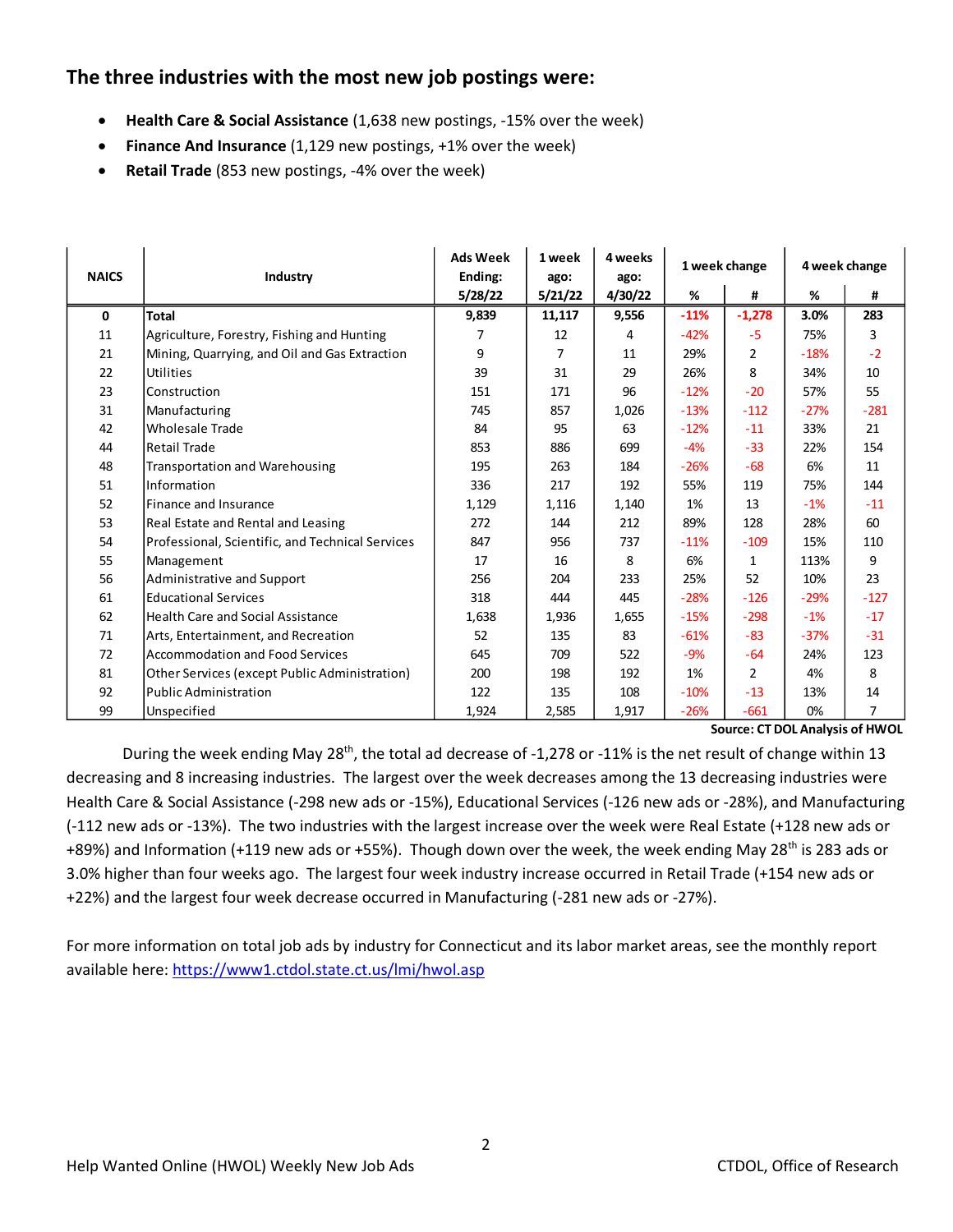# **New Job Postings by Occupation**

## **HWOL Statewide Weekly Occupational New Job Ads - Top 25 Occupations**

| <b>Occupation</b>                                   | <b>Ads Week</b><br>Ending: | 1 week<br>ago: | 4 weeks<br>ago: | 1 week change |       | 4 week change |                |
|-----------------------------------------------------|----------------------------|----------------|-----------------|---------------|-------|---------------|----------------|
|                                                     | 5/28/22                    | 5/21/22        | 4/30/22         | %             | #     | %             | #              |
| <b>Registered Nurses</b>                            | 425                        | 397            | 369             | 7%            | 28    | 15%           | 56             |
| <b>Retail Salespersons</b>                          | 292                        | 273            | 221             | 7%            | 19    | 32%           | 71             |
| First-Line Supervisors of Retail Sales Workers      | 208                        | 285            | 203             | $-27%$        | $-77$ | 2%            | 5              |
| Sales Representatives, Wholesale & Manufacturing    | 199                        | 258            | 210             | $-23%$        | $-59$ | $-5%$         | $-11$          |
| <b>Customer Service Representatives</b>             | 150                        | 199            | 152             | $-25%$        | $-49$ | $-1%$         | $-2$           |
| <b>General and Operations Managers</b>              | 144                        | 135            | 115             | 7%            | 9     | 25%           | 29             |
| <b>Marketing Managers</b>                           | 130                        | 162            | 129             | $-20%$        | $-32$ | 1%            | $\mathbf{1}$   |
| Medical and Health Services Managers                | 122                        | 134            | 136             | $-9%$         | $-12$ | $-10%$        | $-14$          |
| <b>Management Analysts</b>                          | 122                        | 113            | 78              | 8%            | 9     | 56%           | 44             |
| Secretaries and Administrative Assistants           | 121                        | 110            | 105             | 10%           | 11    | 15%           | 16             |
| Heavy and Tractor-Trailer Truck Drivers             | 117                        | 169            | 78              | $-31%$        | $-52$ | 50%           | 39             |
| Supervisors of Food Preparation and Serving Workers | 116                        | 68             | 45              | 71%           | 48    | 158%          | 71             |
| Laborers and Freight, Stock, and Material Movers    | 90                         | 101            | 70              | $-11%$        | $-11$ | 29%           | 20             |
| <b>Sales Managers</b>                               | 90                         | 131            | 85              | $-31%$        | $-41$ | 6%            | 5              |
| Licensed Practical and Licensed Vocational Nurses   | 90                         | 64             | 51              | 41%           | 26    | 76%           | 39             |
| Supervisors of Office and Admin. Support Workers    | 80                         | 58             | 43              | 38%           | 22    | 86%           | 37             |
| Human Resources Specialists                         | 75                         | 97             | 83              | $-23%$        | $-22$ | $-10%$        | $-8$           |
| <b>Janitors and Cleaners</b>                        | 74                         | 71             | 53              | 4%            | 3     | 40%           | 21             |
| <b>Food Service Managers</b>                        | 72                         | 122            | 54              | $-41%$        | $-50$ | 33%           | 18             |
| Maintenance and Repair Workers, General             | 70                         | 96             | 71              | $-27%$        | $-26$ | $-1%$         | $-1$           |
| Market Research Analysts and Marketing Specialists  | 66                         | 72             | 54              | $-8%$         | $-6$  | 22%           | 12             |
| <b>Nurse Practitioners</b>                          | 65                         | 90             | 77              | $-28%$        | $-25$ | $-16%$        | $-12$          |
| <b>Security Guards</b>                              | 62                         | 47             | 74              | 32%           | 15    | $-16%$        | $-12$          |
| <b>Medical Assistants</b>                           | 55                         | 33             | 48              | 67%           | 22    | 15%           | $\overline{7}$ |
| Architectural and Engineering Managers              | 52                         | 34             | 66              | 53%           | 18    | $-21%$        | $-14$          |

**Source: CT DOL Analysis of HWOL**

#### **The occupations with the most new postings were:**

- Registered Nurses (425 new postings, +7% over the week)
- Retail Salespersons (292 new postings, +7% over the week)
- Supervisors of Retail Sales Workers (208 new ads, -27% over the week)